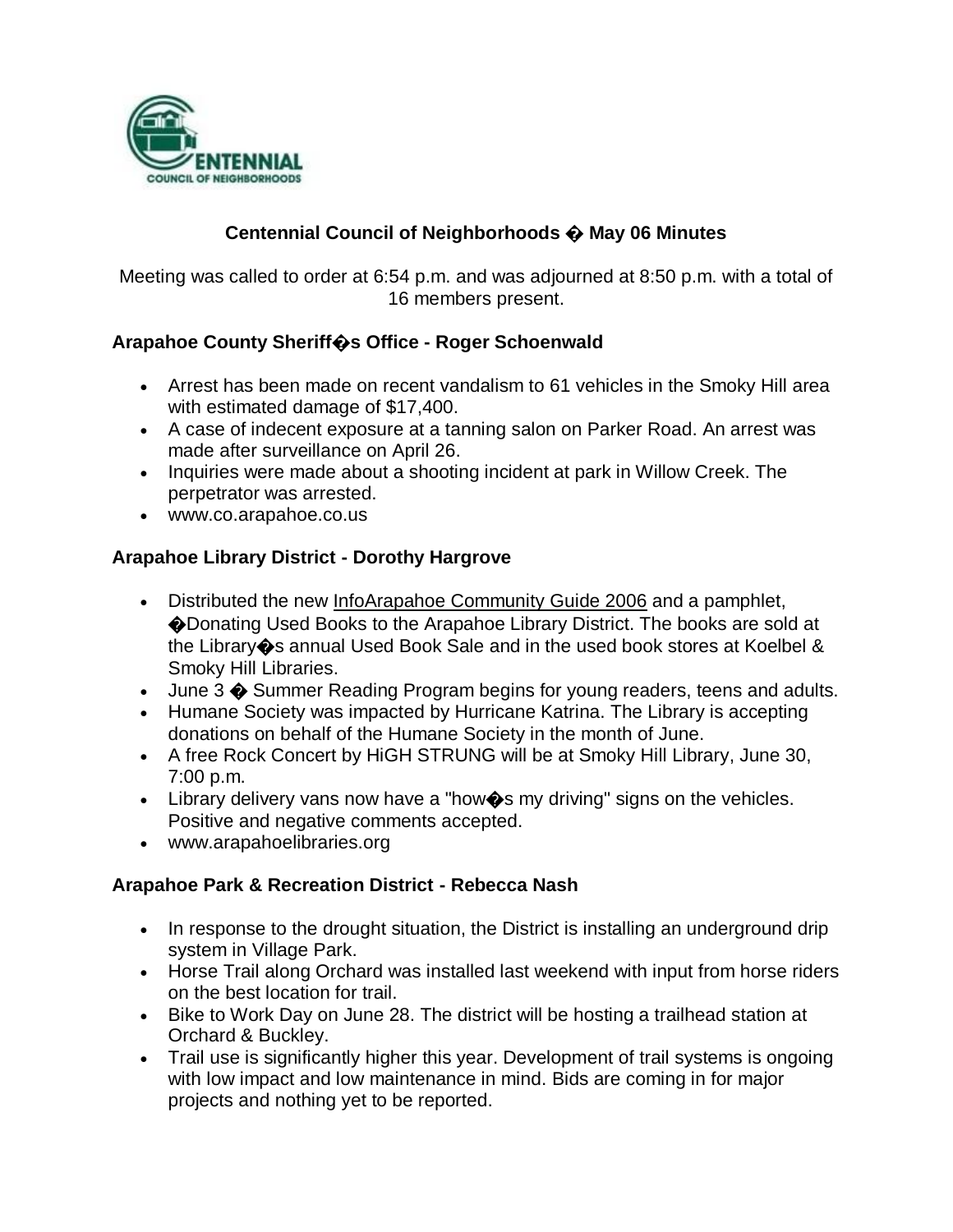- It was noted that jurisdiction for the C-470 bike path was to be determined. The bike path on E-470 would eventually tie into some of the trails in the Arapahoe Park & Recreation District.
- www.aprd.org

## **Fire District - Bob Rinne, South Metro**

- Many accidents have occurred with responses to each. He noted that there had been two suspicious fires behind Safeway and a suspect had been identified.
- An appeals process is being established with Centennial and other cities to mediate conflicts with contractors & other professionals who do not agree with fire department decisions.
- Castle Pines has been identified as a high risk area for fires due to flammable materials around homes. The district has met with the board of directors to establish a partnership to do some mitigation for fire potential. Computer software has been installed to rate and identify the probability of homes being saved/not being saved. Community is supportive of these efforts.
- The district has been working on public education of fire safety in high rise buildings.
- Training has occurred at Cherry Creek reservoir where water accidents most likely to happen.
- A catastrophic event requires coordination of resources in cooperation with the State of Colorado in emergencies.
- The summer months have already required deployment for wild-land fires and the department is available to respond.
- Commented on the death of Denver Fire Fighter, Rich Montoya, and said that flags at fire stations are at half staff.
- www.southmetro.org

*Cathy Noon announced that the CenCON July meeting would be at the South Metro Offices and the Sheriff*�*s Command vehicle would be present. The Colorado Emergency Operations Center will be open to tour at the same location, 9195 E. Mineral.*

# **South Suburban Park & Recreation District - Jean Flynn**

- Election was successful. Votes were recounted to determine the winners. Officers are Jerry Call, Chairman; Dennis Reynolds, Vice-Chair; Kay Geitner, Secretary. New board members are Phil Cernanec and Howard Neal.
- Outdoor pools open on Memorial Day, 10:00 a.m.-7:00 p.m. Indoor pools are located in the Recreation Centers.
- 100-Days of Summer Fun for youth, 2-17 years, and seniors 65+ begins on Memorial Day thru Labor Day for \$100 for 100days at Recreation Centers and four outdoor pools.
- An Interactive River Model has been installed at the Carson Nature Center, 3000 W. Carson Dr., in 564-acre South Platte Park. The model creates the water dynamics that creates floods. Center hours are12-4:30 Tuesday-Friday and 9:30- 4:30 pm on weekends. Trails and fishing lakes are also available in the park. A pedestrian-only trail is now available near the Nature Center.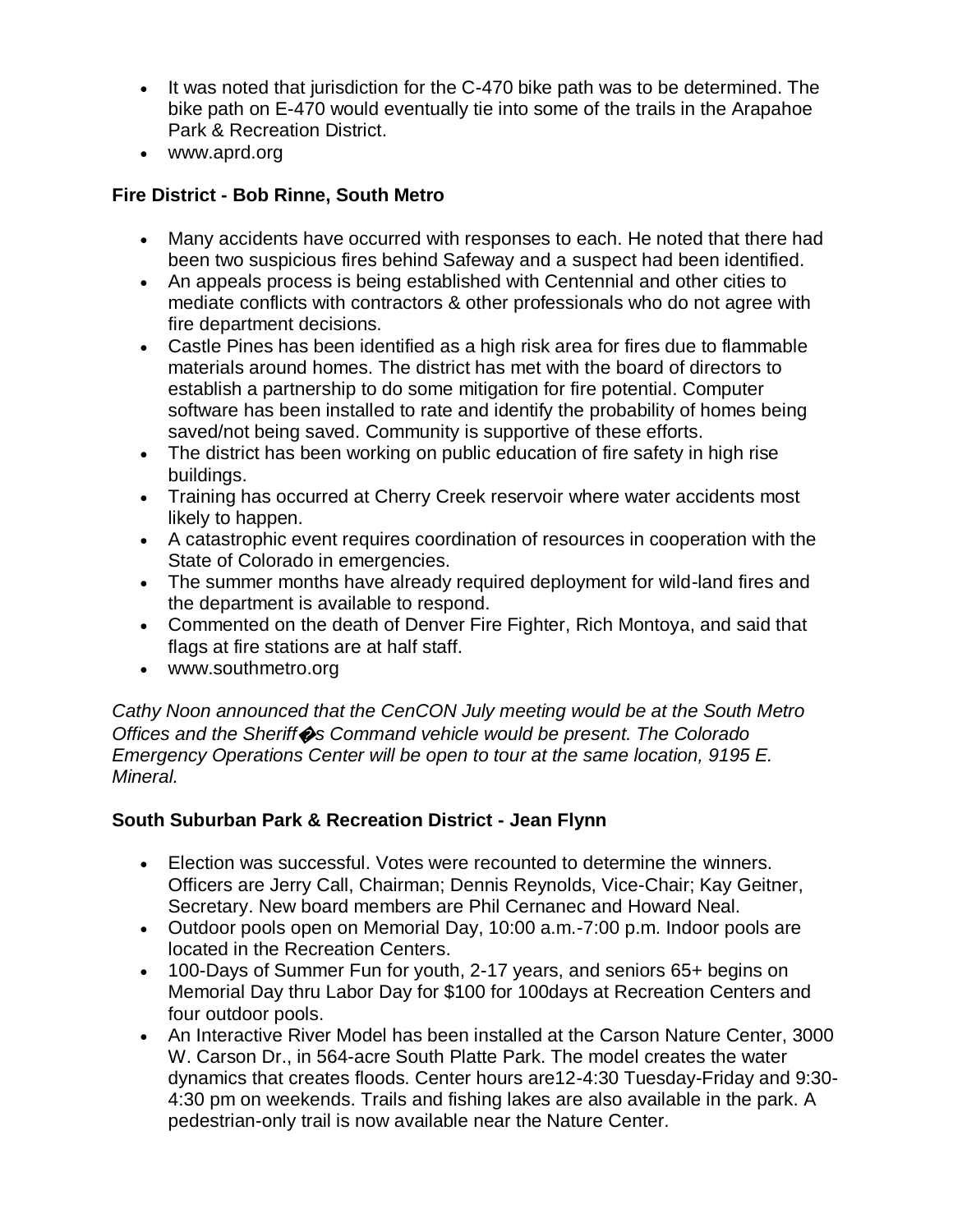- Commedia del Arte working with classical comedy scenarios of the  $17<sup>th</sup>$  century will perform free at 10:00 a.m. during the week of June 20-24, at Walnut Hills, Gallup Gardens, DeKoevend Park, Cornerstone Park, and Sweetwater Park.
- www.sspr.org

### **City of Centennial - Sherry Patten**

- Public Hearing on Vermillion Creek Annexation is tonight before the City Council.
- Public Hearing on the Southglenn Master Development Plan, June 5, 7:00 p.m. in the Council Chambers.
- Ground breaking for Southglenn on June 15, 11:00 a.m.
- Wayne Reed has been hired to be Planning and Development Director & will be at CenCON on June 26.
- Bike to Work day on June 28 with Breakfast Stations at Piney Creek Trailhead and Willow Creek Trailhead in Willow Creek Park.
- City newsletter, *Centennial Connection*, will soon be mailed. Web updates have not occurred in the past 3 weeks due to a family illness.
- City Council was briefed on procedures for de-Brucing for land use, open space and others. The Council may send a ballot issue to voters in November to exempt particular fees and taxes.
- No definite schedule has been determined for hearing a dog ordinance.
- www.centennialcolorado.com

### **Citizen Remarks**

Malcolm Parks, president, Palos Verdes C.A., addressed concerns of residents of commercial solicitation in the neighborhoods as there have been 3 recent incidents with commercial solicitors. He described the operations of solicitors and the potential for criminal activity. He explained that no permits, licenses, or any other sanctions are required for these individuals and it was not an enforceable situation at this time. He noted that he planned to write a letter to the City requesting that attention be given to this situation and include a draft ordinance. Mr. Parks asked that CenCON and individual HOA�s support the letter, which he would circulate to them.

### **CenCON Reports - Cathy Noon, President**

- Working on the CAI Roundtable for September 20 with a light supper and asked about involvement of City of Centennial. She asked for assistance with the planning of the Roundtable and with monthly meeting treats.
- The Centennial Neighborhood Traffic Committee update will soon be available.
- Village Homes has tabled the Greenfield project and no additional information is currently available on future plans.
- Council Member Andrea Suhaka, Ward III, has had successful hip replacement surgery.
- Arapahoe Road Corridor Study meeting on June 1, 5:00-7:30 p.m., Arapahoe Library Dist., 12855 E. Adam Aircraft Cir.